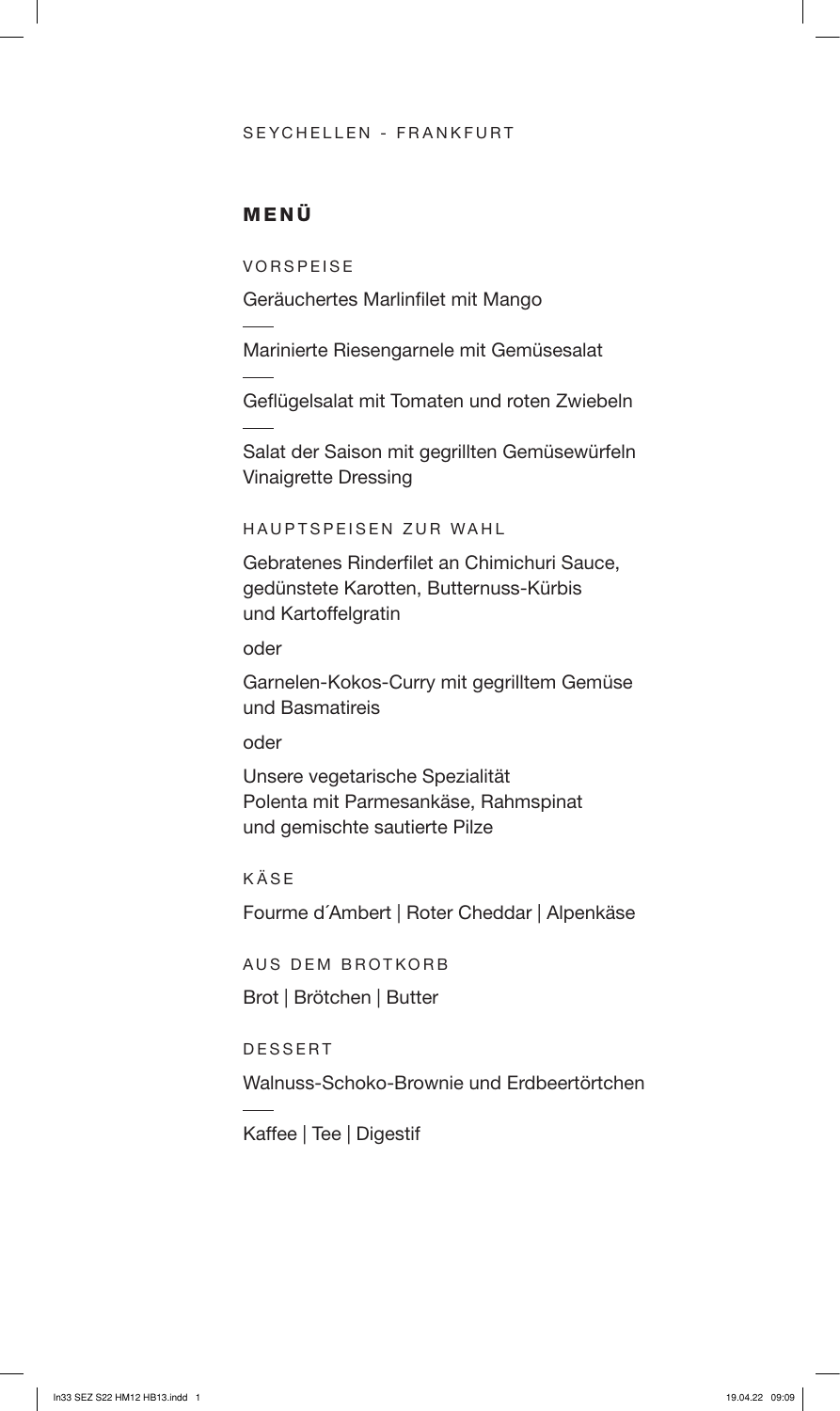# FRÜHSTÜCK

Frischer Obstsalat

Geflügel Schinken | Edamer Käse

Tomaten-Omelette

Brot | Brötchen | Croissant

Butter | Konfitüre | Honig | Nutella

Kaffee | Tee

Frisch gepresster Orangensaft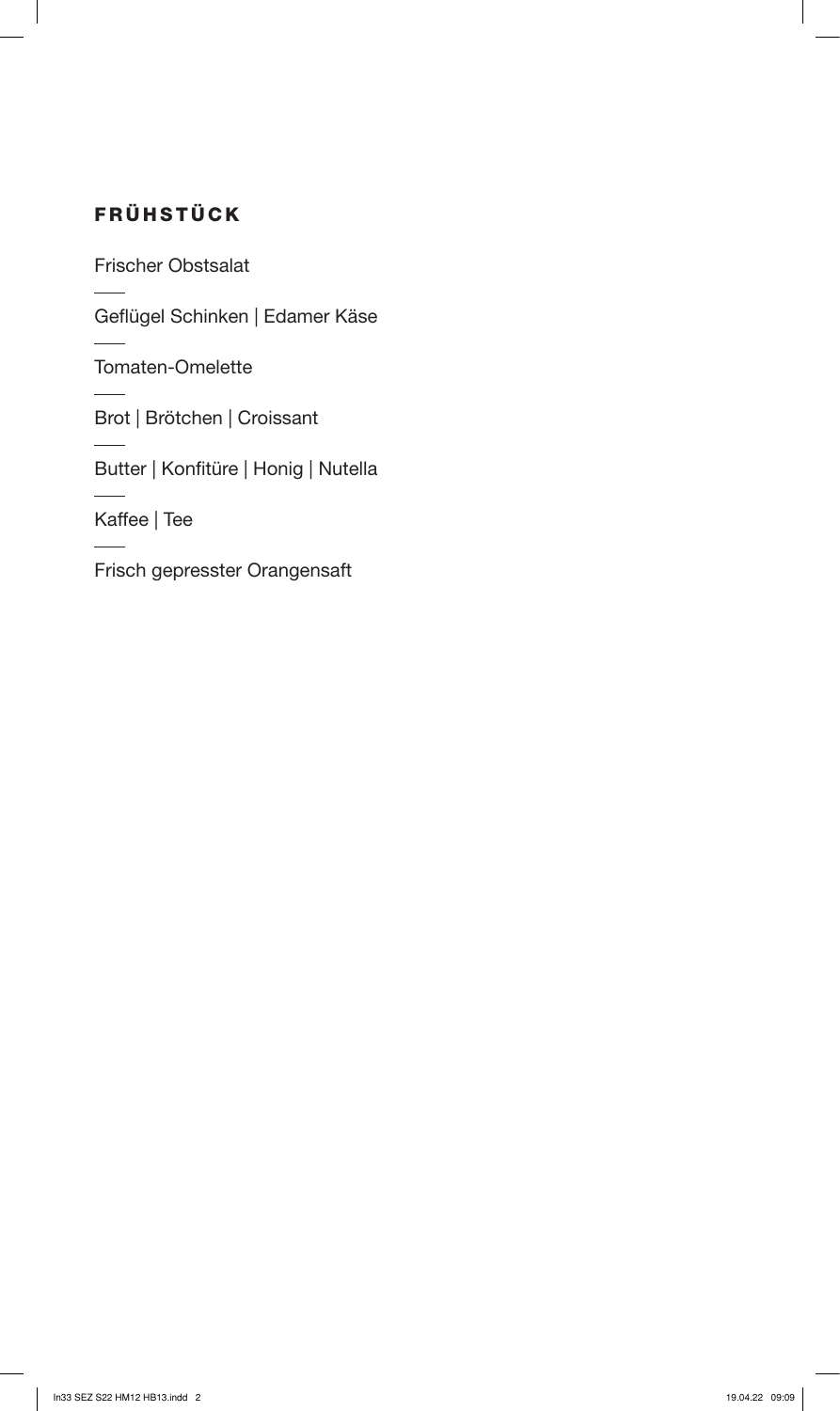#### SEYCHELLES - FRANKFURT

#### MENU

STARTER

Smoked marlin filet with mango

Marinated prawn and vegetable salad

Spicy chicken salad with tomato and red onions

Mixed greens served with grilled vegetable cubes Vinaigrette dressing

MAIN COURSE

Beef Tenderloin with Chimichuri sauce, steamed carrots, butternut squash sand potato gratin

or

Prawn and coconut curry, with grilled vegetables and basmati rice

or

Our vegetarian speciality Polenta with parmesan cheese, creamed spinach and sauteed mushrooms

CHEESE

Fourme d´Ambert | red cheddar | Alp's cheese

FROM THE BREAD BASKET

Bread | Roll | Butter

DESSERT

Walnut chocolate brownie and strawberry tarte

Coffee | Tea | Digestif

In33 SEZ S22 HM12 HB13